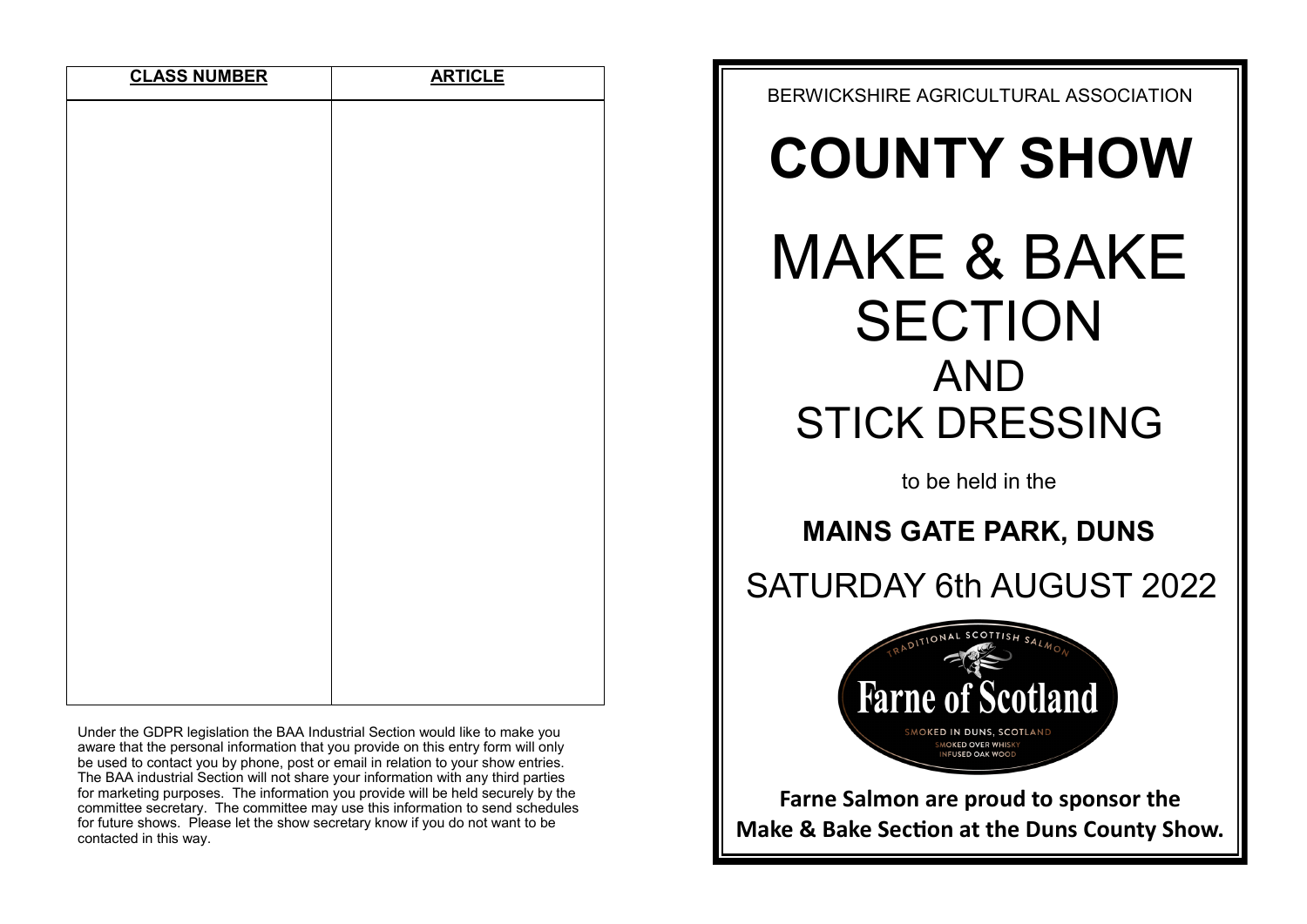# **President** Emily Bewsey Anderson House, High Street, Ayton bewseys@live.co.uk

# **Vice President**

Fiona Hamilton Brownhall Lodge, Gordon Telephone: 01578 740234

# **Secretaries**

Jen Logan Alemill, Eyemouth. TD14 5TG Email: jen@alemill.com Telephone: 07799621981

Anne Knox Greenburn Farm, Reston Telephone: 018907 61235

# **Treasurer**

Fiona Hamilton Brownhall Lodge, Gordon Telephone: 01578 740234

# **Minute Secretary** Joany Cook, Eden House, South Street, Gavinton

# **Raffle Organiser** Janie Orr

# **Committee**

Jac Neill, Rieke Hettrick, Catherine Dixon, Janet Walker, Heather Borthwick, Kerry Constable.

# **BERWICKSHIRE AGRICULTURAL ASSOCIATION**

# **MAKE & BAKE SECTION**

# **ENTRY FORM**

# **Entries to be forwarded by Monday 1st August 2022**

(Please no cash in the post—it falls out the envelopes!)

| Name:    |                              |
|----------|------------------------------|
| Address: |                              |
|          |                              |
|          |                              |
|          |                              |
|          |                              |
|          | Cheque Enclosed: (30p/class) |
|          |                              |
|          |                              |

**Please note**: On the day of the show a computer generated label with your name/number will be handed to you for every class you have entered. These can then be secured to your exhibits in the usual way.

**If you have 15 or more entries please allow enough time for your entry form to be processed and free entry ticket to be returned to you in the post (2nd class) before show day.**

Postal entries, together with **cheque only**, should be sent to: Mrs Jen Logan, Alemill, Eyemouth. TD14 5TG

## **Email entries to: jen@alemill.com**

Pay on the day if entering by email or cash postal entry. Please expect an email confirmation advising we have received your entries.

Cheques made payable to: B.A.A. (Industrial Section)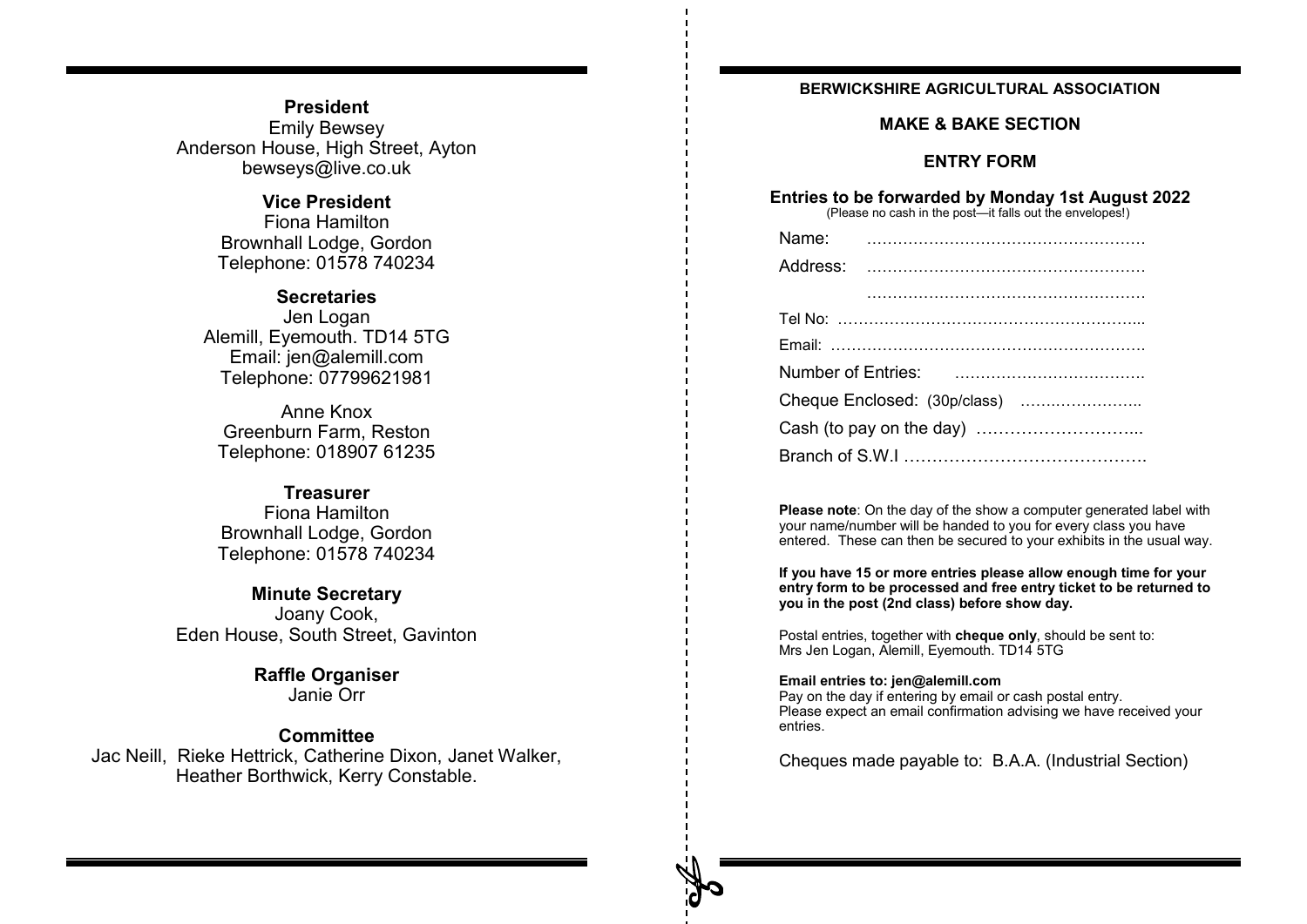## **PRIZE LIST**

The presentation of Cups will take place at 4.00pm

SILVER ROSE BOWL: Awarded with a prize of £10.00 to the competitor gaining most points over all sections.

HELEN LONGMUIR MEMORIAL QUAICH: Awarded with a prize of £5.00 to the competitor gaining the second highest points over all sections.

BEST OVERALL EXHIBIT IN SHOW: Awarded a prize of £15.00

HOMECRAFT SHIFLD: Awarded to the S.W.I. Branch whose members collectively gain most points.

BERWICKSHIRE AGRICULTURAL ASSOCIATION (Industrial Section)<br>CHALLENGE CUP: Awarded to the SWI Branch whose Awarded to the S.W.I. Branch whose members collectively gain second highest points.

BERWICKSHIRE AGRICULTURAL ASSOCIATION (Industrial Section)<br>CHALLENGE CUP: Awarded to the SWI Branch with 20 Awarded to the S.W.I. Branch with 20 members or less who collectively gain most points.

|                    | TROPHIES FOR INDIVIDUAL SECTIONS         |
|--------------------|------------------------------------------|
| <b>STEEL CUP</b>   | Farm Produce                             |
| <b>BAILLIE CUP</b> | Jams, Preserves and Confectionery        |
| WIGHTMAN CUP       | Baking                                   |
| MITCHELL CUP       | Hand-Knitting                            |
| <b>ELSPETH CUP</b> | Miscellaneous                            |
| <b>FORREST CUP</b> | <b>Flowers</b>                           |
| MOLE CUP           | Most Points in Under 25 & Junior Section |
| MILLER CUP         | <b>Stick Dressing</b>                    |
| PRENTICE TROPHY    | Stick Dressing (Best Stick in the Show)  |
|                    |                                          |

Winners in each section will each receive a certificate

Points Awarded: 1st 5 points; 2nd 3 points; 3rd 1 point

In the event of a tie the winner will be the competitor with the highest awards

All silver cups will be retained for one year.

Prize money MUST be collected in the Tent between 4.30pm and 5.00pm otherwise it will be donated back to show funds.

Prize winners should present their tickets to receive their prize money

**1st** £2.00 **2nd** £1.00 **3rd** 50p

Children's Classes: **1st** £1.00 **2nd** 50p **3rd** 20p

- 1. Email or cash entries can pay on the day. Postal entries (**cheques only)** to reach Jen Logan, by Monday 1st August. Members of SWI must state the branch to which they belong on entry form.
- 2. On the day of the show, computer generated labels with your name/number and the class you have entered will be handed to competitors. These can then be secured to exhibits in the usual way.
- 3. Only one entry allowed in all classes, except in Stick classes where no more than three entries are allowed.
- 4. Articles in the Handicraft classes must be the bona fide work of the competitor and completed within the last 2 years. In the stick dressing—Class 79\* 'a novice' has never won 1st place in any competition.
- 5. **Any younger age group is allowed to compete in the 'Under 25 Years' section**.
- 6. The Committee is not responsible for exhibits.
- 7. Exhibits can be staged from 8am to 10.00am. Please return to uplift them between 4.30pm-5.00pm or risk disposal.
- 8. Entry Money: **30p per entry**. Competitors with fifteen or more entries will receive a free admission ticket to the Showground. **Please submit entries early giving plenty of time for your free admission ticket to be posted out to you.**
- 9. The judges decision is final.

# *Due to the risk of contamination we do not recommend that show items be consumed.*

**There will be a Sales Table of Farm Produce, Home Baking, Flowers etc., within the Tent during the afternoon. Contributions will be gratefully received. These may be sent to any Committee member or donated on the day of the show.**